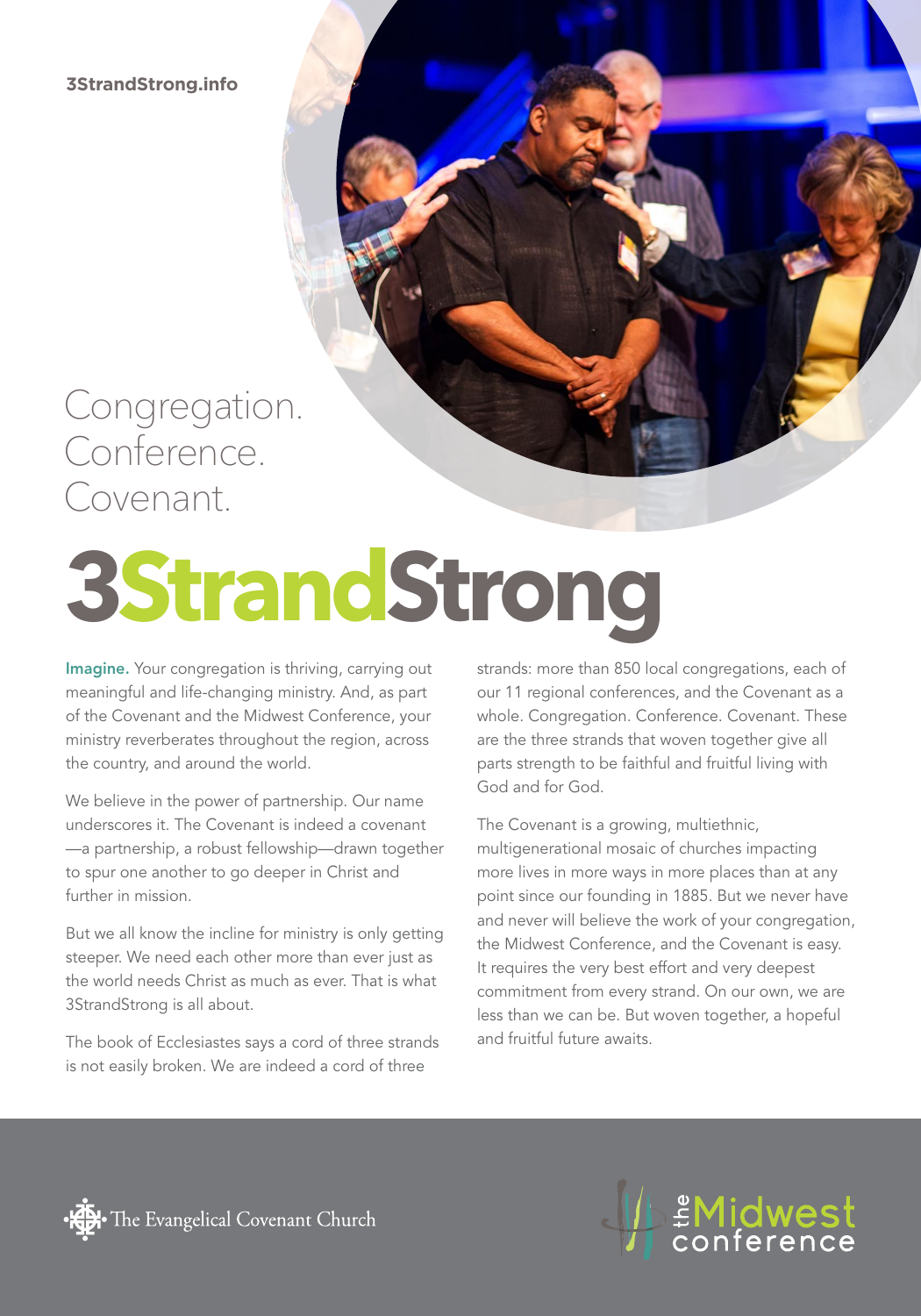#### **3StrandStrong.info**

## The **Opportunity**

The overarching mission of the Covenant is to partner together to see more disciples among more populations in a more caring and just world. To accomplish that, we pursue five mission priorities: start and strengthen churches, make and deepen disciples, develop leaders, love mercy do justice, and serve globally. In the Midwest Conference, we give particular attention to starting new churches, strengthening existing churches, and developing missional leaders.

*We believe the local church is God's basic strategy for reaching the world. And so the aim of the Midwest Conference and Covenant is clear: to serve our churches and unite our churches in service together.*







TAMMY SWANSON-DRAHEIM Superintendent



President





#### You help us serve every church, including your own, through:

- Vitality resources to evaluate and plan for a healthy, missional future
- Clergy who are continually growing as competent servant leaders
- Events and resources for the discipleship of children, youth, and adults
- Resources and training for impacting your community through evangelism and community transformation

#### You help us unite every church in service together, including your own, through:

- International partnerships in 40 countries around the world, where we work alongside national leaders to advance our shared mission priorities globally
- Church planting throughout the United States and Canada
- Community transformation ministries in affordable housing, low-income medical clinics, immigration services, senior housing, and group homes for adults with developmental disabilities and more

#### As a result of this partnership, in the next five years we envision:

- Sending 50 new missionaries
- 125 new congregations in the United States and Canada
- 50,000 new followers of Christ • 500 newly credentialed clergy
- 125 neighborhood transformation initiatives in local churches and communities
- Every congregation walking toward a healthy, missional future
- Consultation to navigate important processes such as pastoral searches
- Practical resources for church management
- Employee benefit programs
- Loan programs for land and facility projects



- Every pastor engaged in personal and professional pathways of healthy missional leadership
- Every lay leader resourced with accessible materials and training events
- And within these outcomes, in the Midwest Conference, we aim to reach 8,000 new disciples through 140 churches over the next 10 years, with 25% of those churches being ethnic or multiethnic and at least 15% led or co-led by women.